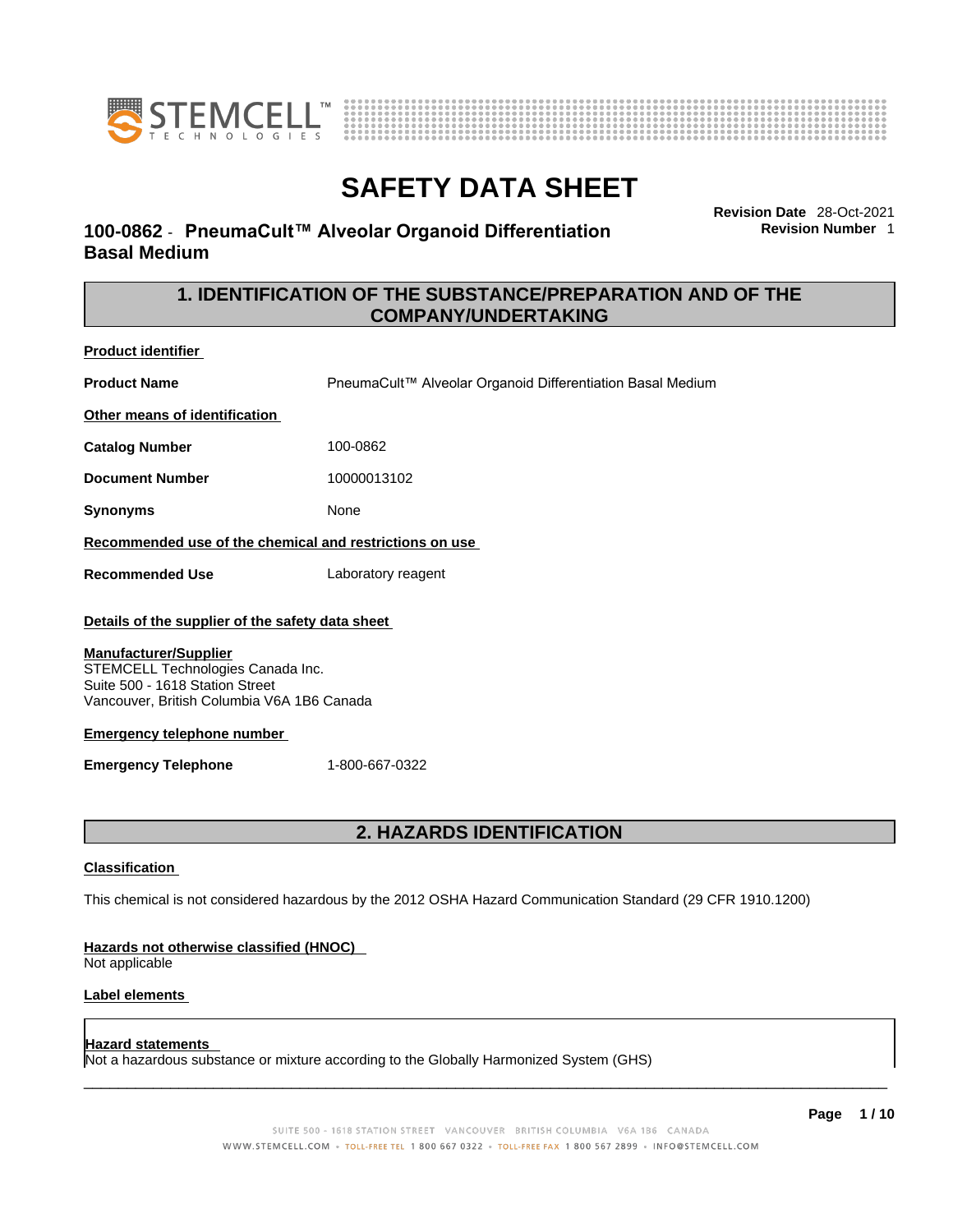



# \_\_\_\_\_\_\_\_\_\_\_\_\_\_\_\_\_\_\_\_\_\_\_\_\_\_\_\_\_\_\_\_\_\_\_\_\_\_\_\_\_\_\_\_\_\_\_\_\_\_\_\_\_\_\_\_\_\_\_\_\_\_\_\_\_\_\_\_\_\_\_\_\_\_\_\_\_\_\_\_\_\_\_\_\_\_\_\_\_\_\_\_\_ **Revision Date** 28-Oct-2021 **100-0862** - **PneumaCult™ Alveolar Organoid Differentiation Basal Medium**

The product contains no substances which at their given concentration, are considered to be hazardous to health.

**Appearance** Clear **Physical state** Liquid **Odor** No data available

**Revision Number** 1

**Other Information** 

Not applicable

**Unknown acute toxicity** 0 % of the mixture consists of ingredient(s) of unknown toxicity

0 % of the mixture consists of ingredient(s) of unknown acute oral toxicity

0 % of the mixture consists of ingredient(s) of unknown acute dermal toxicity

0 % of the mixture consists of ingredient(s) of unknown acute inhalation toxicity (gas)

0 % of the mixture consists of ingredient(s) of unknown acute inhalation toxicity (vapor)

0 % of the mixture consists of ingredient(s) of unknown acute inhalation toxicity (dust/mist)

## **3. COMPOSITION/INFORMATION ON INGREDIENTS**

#### **Substance**

Not applicable.

### **Mixture**

Not a hazardous substance or mixture according to the Globally Harmonized System (GHS)

\*The exact percentage (concentration) of composition has been withheld as a trade secret.

## **4. FIRST AID MEASURES**

#### **Description of first aid measures**

| <b>Inhalation</b>   | Remove to fresh air.                                                                                                    |
|---------------------|-------------------------------------------------------------------------------------------------------------------------|
| Eye contact         | Rinse thoroughly with plenty of water for at least 15 minutes, lifting lower and upper eyelids.<br>Consult a physician. |
| <b>Skin contact</b> | Wash skin with soap and water.                                                                                          |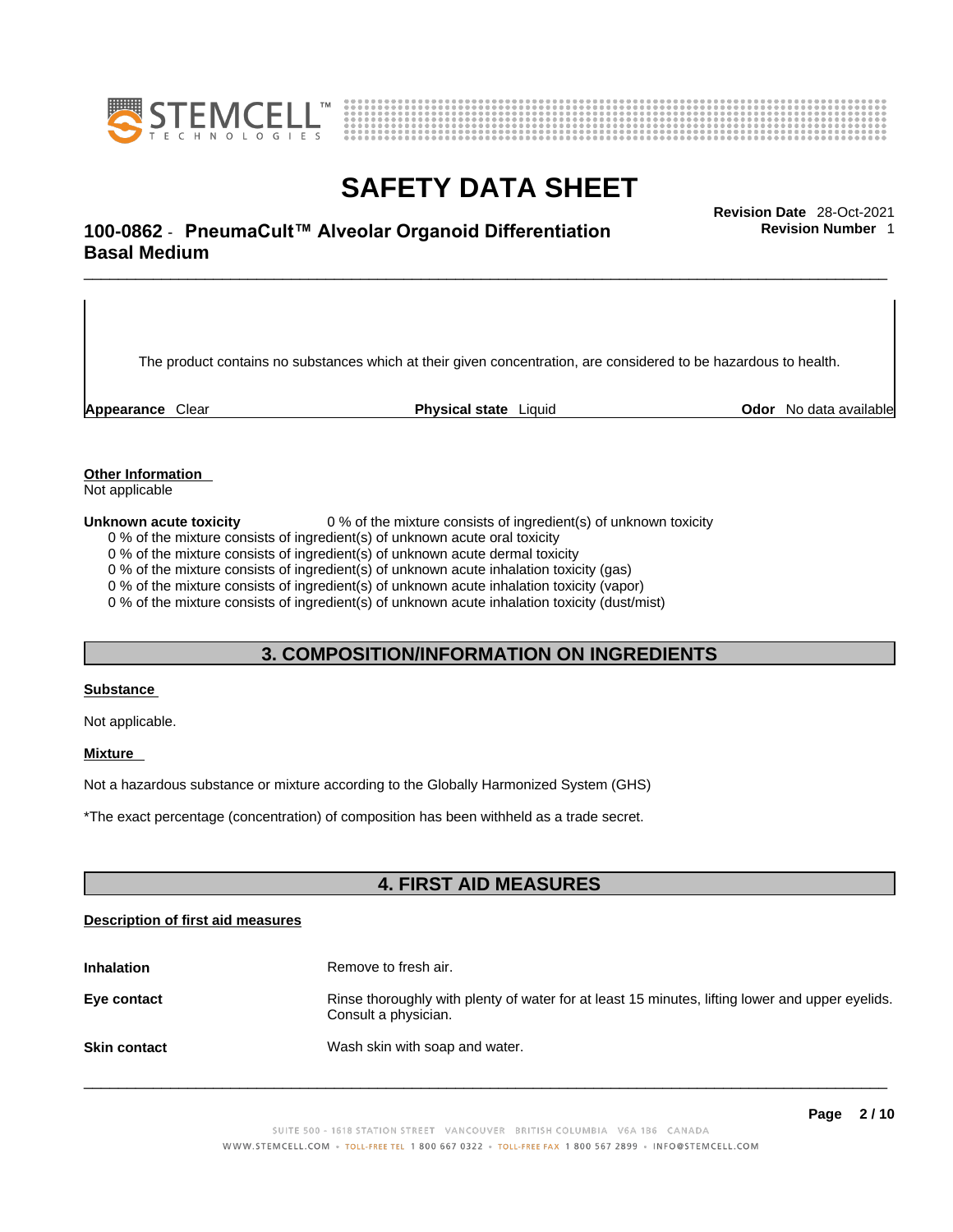



# \_\_\_\_\_\_\_\_\_\_\_\_\_\_\_\_\_\_\_\_\_\_\_\_\_\_\_\_\_\_\_\_\_\_\_\_\_\_\_\_\_\_\_\_\_\_\_\_\_\_\_\_\_\_\_\_\_\_\_\_\_\_\_\_\_\_\_\_\_\_\_\_\_\_\_\_\_\_\_\_\_\_\_\_\_\_\_\_\_\_\_\_\_ **Revision Date** 28-Oct-2021 **100-0862** - **PneumaCult™ Alveolar Organoid Differentiation Basal Medium**

**Revision Number** 1

| Ingestion                                                                                                 | Clean mouth with water and drink afterwards plenty of water.                                                                          |  |
|-----------------------------------------------------------------------------------------------------------|---------------------------------------------------------------------------------------------------------------------------------------|--|
| Most important symptoms and effects, both acute and delayed                                               |                                                                                                                                       |  |
| <b>Symptoms</b>                                                                                           | No information available.                                                                                                             |  |
| Indication of any immediate medical attention and special treatment needed                                |                                                                                                                                       |  |
| <b>Note to physicians</b>                                                                                 | Treat symptomatically.                                                                                                                |  |
| <b>5. FIRE-FIGHTING MEASURES</b>                                                                          |                                                                                                                                       |  |
| <b>Suitable Extinguishing Media</b>                                                                       | Use extinguishing measures that are appropriate to local circumstances and the<br>surrounding environment.                            |  |
| Unsuitable extinguishing media                                                                            | CAUTION: Use of water spray when fighting fire may be inefficient.                                                                    |  |
| Specific hazards arising from the<br>chemical                                                             | No information available.                                                                                                             |  |
| <b>Explosion data</b><br>Sensitivity to Mechanical Impact None.<br><b>Sensitivity to Static Discharge</b> | None.                                                                                                                                 |  |
| Special protective equipment for<br>fire-fighters                                                         | Firefighters should wear self-contained breathing apparatus and full firefighting turnout<br>gear. Use personal protection equipment. |  |
|                                                                                                           | <b>6. ACCIDENTAL RELEASE MEASURES</b>                                                                                                 |  |
|                                                                                                           | Personal precautions, protective equipment and emergency procedures                                                                   |  |
| <b>Personal precautions</b>                                                                               | Ensure adequate ventilation.                                                                                                          |  |
| <b>Environmental precautions</b>                                                                          |                                                                                                                                       |  |
| <b>Environmental precautions</b>                                                                          | See Section 12 for additional Ecological Information.                                                                                 |  |
| Methods and material for containment and cleaning up                                                      |                                                                                                                                       |  |

**Methods for containment** Prevent further leakage or spillage if safe to do so.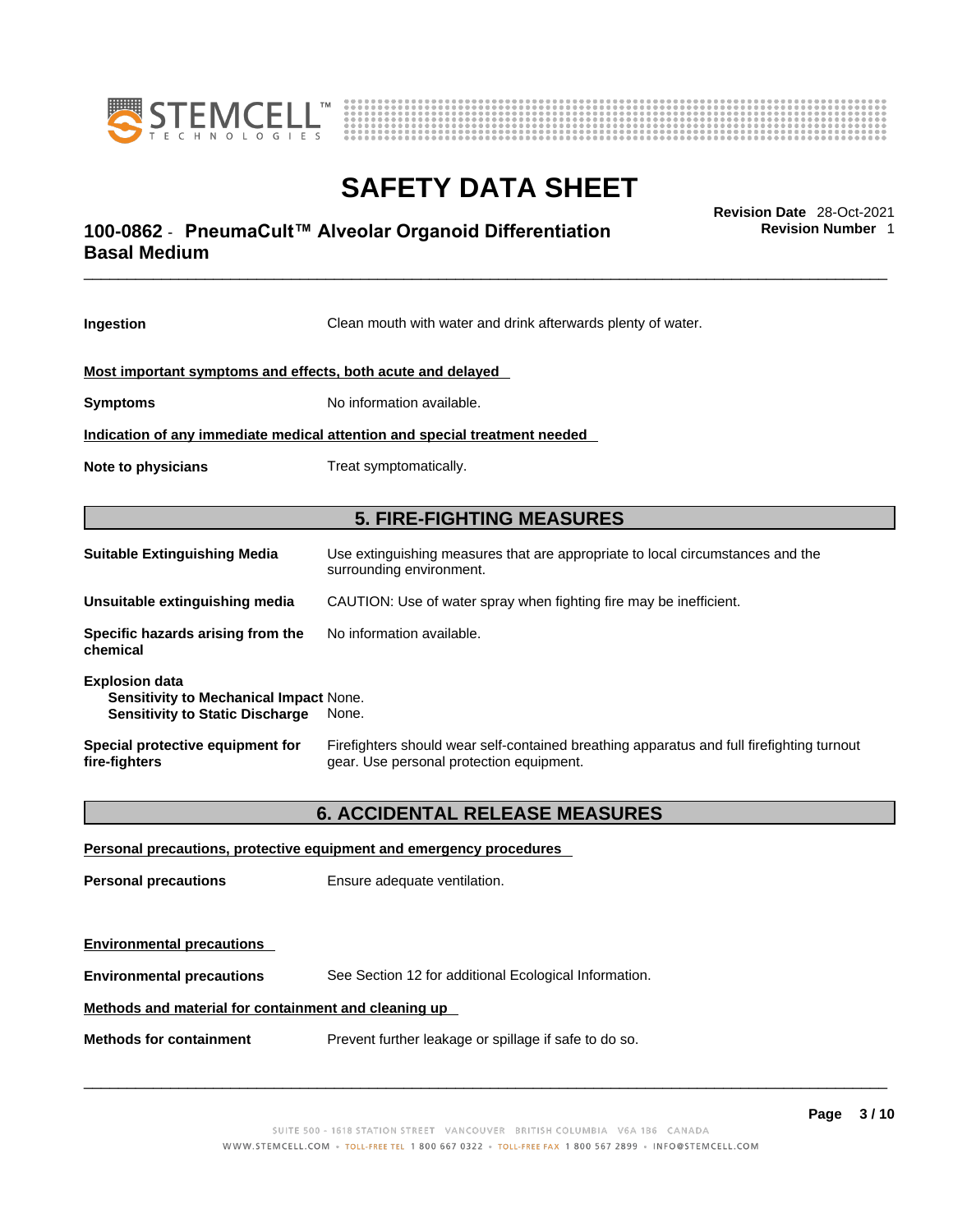



**Revision Number** 1

# \_\_\_\_\_\_\_\_\_\_\_\_\_\_\_\_\_\_\_\_\_\_\_\_\_\_\_\_\_\_\_\_\_\_\_\_\_\_\_\_\_\_\_\_\_\_\_\_\_\_\_\_\_\_\_\_\_\_\_\_\_\_\_\_\_\_\_\_\_\_\_\_\_\_\_\_\_\_\_\_\_\_\_\_\_\_\_\_\_\_\_\_\_ **Revision Date** 28-Oct-2021 **100-0862** - **PneumaCult™ Alveolar Organoid Differentiation Basal Medium**

| Methods for cleaning up                | Pick up and transfer to properly labeled containers.                                 |
|----------------------------------------|--------------------------------------------------------------------------------------|
| <b>Prevention of secondary hazards</b> | Clean contaminated objects and areas thoroughly observing environmental regulations. |

## **7. HANDLING AND STORAGE**

| <b>I</b> recaduotis for safe handling                        |                                                                                     |  |
|--------------------------------------------------------------|-------------------------------------------------------------------------------------|--|
| Advice on safe handling                                      | Handle in accordance with good industrial hygiene and safety practice.              |  |
| Conditions for safe storage, including any incompatibilities |                                                                                     |  |
| <b>Storage Conditions</b>                                    | Store in accordance with information listed on the Product Information Sheet (PIS). |  |

### **8. EXPOSURE CONTROLS/PERSONAL PROTECTION**

#### **Control parameters**

**Precautions for safe handling**

**Exposure Limits** This product, as supplied, does not contain any hazardous materials with occupational exposure limits established by the region specific regulatory bodies.

#### **Appropriate engineering controls**

| <b>Engineering controls</b> | Showers              |
|-----------------------------|----------------------|
|                             | Eyewash stations     |
|                             | Ventilation systems. |

**Individual protection measures, such as personal protective equipment Eye/face protection** No special protective equipment required. **Skin and body protection** No special protective equipment required. **Respiratory protection** No protective equipment is needed under normal use conditions. If exposure limits are exceeded or irritation is experienced, ventilation and evacuation may be required. **General hygiene considerations** Handle in accordance with good industrial hygiene and safety practice.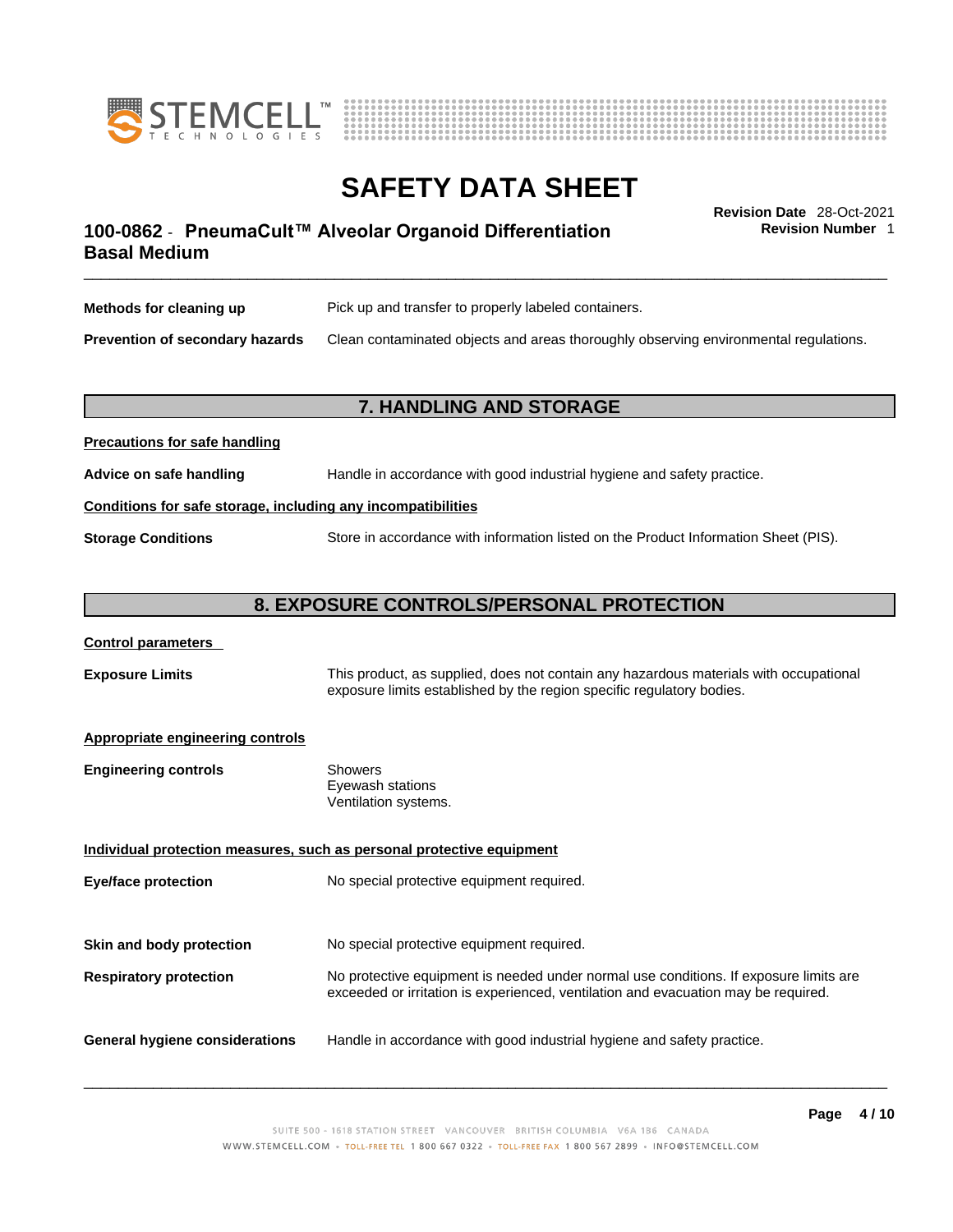



# \_\_\_\_\_\_\_\_\_\_\_\_\_\_\_\_\_\_\_\_\_\_\_\_\_\_\_\_\_\_\_\_\_\_\_\_\_\_\_\_\_\_\_\_\_\_\_\_\_\_\_\_\_\_\_\_\_\_\_\_\_\_\_\_\_\_\_\_\_\_\_\_\_\_\_\_\_\_\_\_\_\_\_\_\_\_\_\_\_\_\_\_\_ **Revision Date** 28-Oct-2021 **100-0862** - **PneumaCult™ Alveolar Organoid Differentiation Basal Medium**

**9. PHYSICAL AND CHEMICAL PROPERTIES Information on basic physical and chemical properties Physical state** Liquid **Appearance** Clear<br> **Color** color color **Color** red **Odor Constanting Codor Constanting Codor threshold Codor Constanting Codor No data available No data available Explosive properties** No data available **Oxidizing properties** No information available **Other Information Softening point** No information available **Molecular weight** No information available **Molecular formula** No information available<br>**VOC Content (%)** No information available **VOC** Content (%) **Liquid Density** No information available **Bulk density No information available Property CONSCRUTE IN THE VALUES REMARKS • Method pH** No data available<br> **Melting point / freezing point** No data available **Melting point / freezing point** No data available None known **Boiling point / boiling range Modata available None Known None known Flash point Communist Communist Communist Communist Communist Communist Communist Communist Communist Communist Communist Communist Communist Communist Communist Communist Communist Communist Communist Communist Communi Evaporation rate Configure 1 Accord None Configure 1 Accord None known**<br> **Elammability (solid. gas)** No data available **None known** None known **Flammability (solid, gas)** No data available None known **Flammability Limit in Air None known None known Upper flammability limit:** No data available **Lower flammability limit:** No data available **Vapor pressure No data available None known Vapor density Notata available None known Relative density No data available None known None known Water solubility No data available Mone known**<br> **Solubility in other solvents** No data available None known None known **Solubility in other solvents** No data available **None known**<br> **Partition coefficient** No data available **None known**<br>
None known **Partition coefficient**<br> **Autoignition temperature**<br>
No data available **Autoignition temperature** No data available None known<br> **Decomposition temperature** No data available None known<br>
None known **Decomposition temperature** No data available None known<br> **Kinematic viscosity** No data available None known **Kinematic viscosity** No data available<br> **Dynamic viscosity** No data available **Dynamic viscosity** None known

## **10. STABILITY AND REACTIVITY**

**Reactivity No information available.** 

**Chemical stability** Stable under recommended transport or storage conditions.

 $\_$  ,  $\_$  ,  $\_$  ,  $\_$  ,  $\_$  ,  $\_$  ,  $\_$  ,  $\_$  ,  $\_$  ,  $\_$  ,  $\_$  ,  $\_$  ,  $\_$  ,  $\_$  ,  $\_$  ,  $\_$  ,  $\_$  ,  $\_$  ,  $\_$  ,  $\_$  ,  $\_$  ,  $\_$  ,  $\_$  ,  $\_$  ,  $\_$  ,  $\_$  ,  $\_$  ,  $\_$  ,  $\_$  ,  $\_$  ,  $\_$  ,  $\_$  ,  $\_$  ,  $\_$  ,  $\_$  ,  $\_$  ,  $\_$  ,

**Revision Number** 1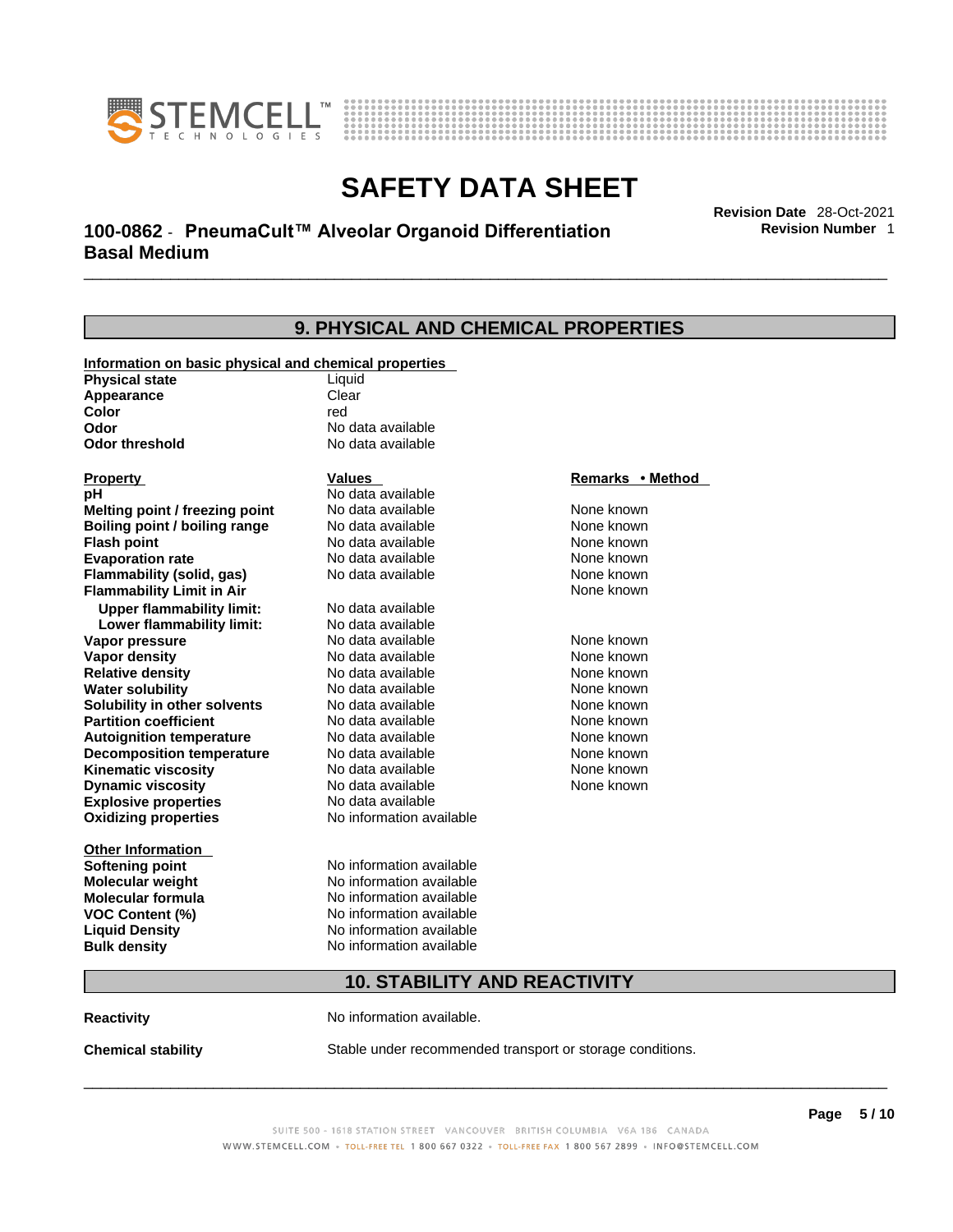



# \_\_\_\_\_\_\_\_\_\_\_\_\_\_\_\_\_\_\_\_\_\_\_\_\_\_\_\_\_\_\_\_\_\_\_\_\_\_\_\_\_\_\_\_\_\_\_\_\_\_\_\_\_\_\_\_\_\_\_\_\_\_\_\_\_\_\_\_\_\_\_\_\_\_\_\_\_\_\_\_\_\_\_\_\_\_\_\_\_\_\_\_\_ **Revision Date** 28-Oct-2021 **100-0862** - **PneumaCult™ Alveolar Organoid Differentiation Basal Medium**

**Revision Number** 1

| <b>Possibility of hazardous reactions</b> None under normal processing.    |                                           |  |
|----------------------------------------------------------------------------|-------------------------------------------|--|
| <b>Conditions to avoid</b>                                                 | None known based on information supplied. |  |
| Incompatible materials                                                     | None known based on information supplied. |  |
| Hazardous decomposition products None known based on information supplied. |                                           |  |

# **11. TOXICOLOGICAL INFORMATION**

### **Information on likely routes of exposure**

#### **Product Information**

| <b>Inhalation</b>                                                            | Specific test data for the substance or mixture is not available. |  |
|------------------------------------------------------------------------------|-------------------------------------------------------------------|--|
| Eye contact                                                                  | Specific test data for the substance or mixture is not available. |  |
| <b>Skin contact</b>                                                          | Specific test data for the substance or mixture is not available. |  |
| Ingestion                                                                    | Specific test data for the substance or mixture is not available. |  |
| Symptoms related to the physical, chemical and toxicological characteristics |                                                                   |  |

**Symptoms** No information available.

**Numerical measures of toxicity**

**Acute toxicity**

**Unknown acute toxicity** 0 % of the mixture consists of ingredient(s) of unknown toxicity

0 % of the mixture consists of ingredient(s) of unknown acute oral toxicity

0 % of the mixture consists of ingredient(s) of unknown acute dermal toxicity

0 % of the mixture consists of ingredient(s) of unknown acute inhalation toxicity (gas)

0 % of the mixture consists of ingredient(s) of unknown acute inhalation toxicity (vapor)

0 % of the mixture consists of ingredient(s) of unknown acute inhalation toxicity (dust/mist) Product Information

#### **Delayed and immediate effects as well as chronic effects from short and long-term exposure**

| <b>Skin corrosion/irritation</b> | p information available.<br>N0. |
|----------------------------------|---------------------------------|
| <b>Produ</b><br>∷information     |                                 |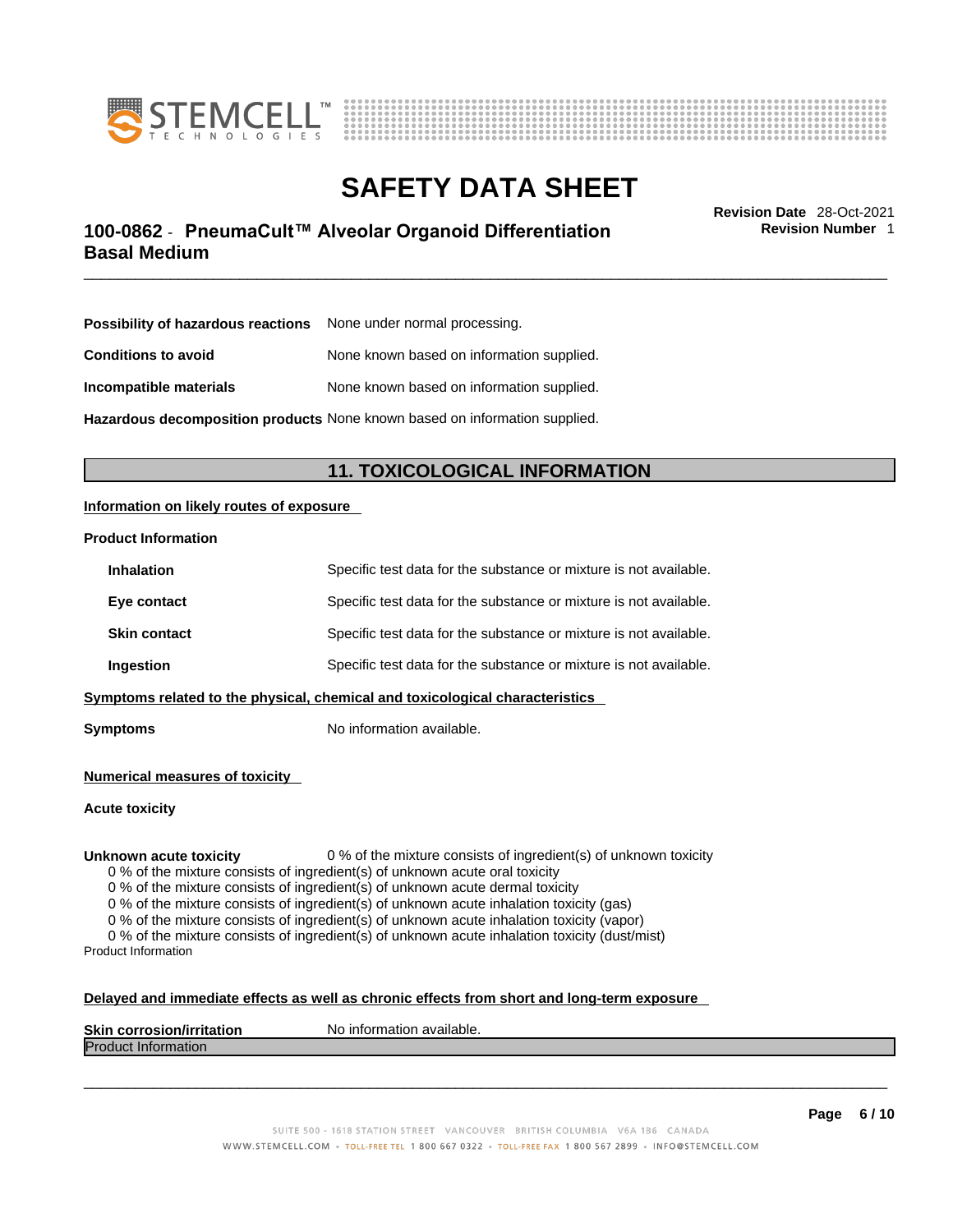

**Ecotoxicity** 



# **SAFETY DATA SHEET**

# \_\_\_\_\_\_\_\_\_\_\_\_\_\_\_\_\_\_\_\_\_\_\_\_\_\_\_\_\_\_\_\_\_\_\_\_\_\_\_\_\_\_\_\_\_\_\_\_\_\_\_\_\_\_\_\_\_\_\_\_\_\_\_\_\_\_\_\_\_\_\_\_\_\_\_\_\_\_\_\_\_\_\_\_\_\_\_\_\_\_\_\_\_ **Revision Date** 28-Oct-2021 **100-0862** - **PneumaCult™ Alveolar Organoid Differentiation Basal Medium**

**Revision Number** 1

| Serious eye damage/eye irritation        | No information available.                               |
|------------------------------------------|---------------------------------------------------------|
| <b>Product Information</b>               |                                                         |
| <b>Respiratory or skin sensitization</b> | No information available.                               |
| <b>Product Information</b>               |                                                         |
| Germ cell mutagenicity                   | No information available.                               |
| <b>Product Information</b>               |                                                         |
| <b>Carcinogenicity</b>                   | No information available.                               |
| <b>Reproductive toxicity</b>             | No information available.                               |
|                                          | <b>Product Information</b>                              |
| <b>STOT - single exposure</b>            | No information available.<br><b>Product Information</b> |
| <b>STOT - repeated exposure</b>          | No information available.<br><b>Product Information</b> |
| <b>Aspiration hazard</b>                 | No information available.                               |

# **12. ECOLOGICAL INFORMATION**

| ECOLOXICITY<br><b>Product Information</b> |                                    |  |
|-------------------------------------------|------------------------------------|--|
| <b>Persistence and degradability</b>      | No information available.          |  |
| <b>Bioaccumulation</b>                    | There is no data for this product. |  |
| Other adverse effects                     | No information available.          |  |

# **13. DISPOSAL CONSIDERATIONS**

| Waste treatment methods                |                                                                                                                    |
|----------------------------------------|--------------------------------------------------------------------------------------------------------------------|
| Waste from residues/unused<br>products | Dispose of in accordance with local regulations. Dispose of waste in accordance with<br>environmental legislation. |
| <b>Contaminated packaging</b>          | Do not reuse empty containers.                                                                                     |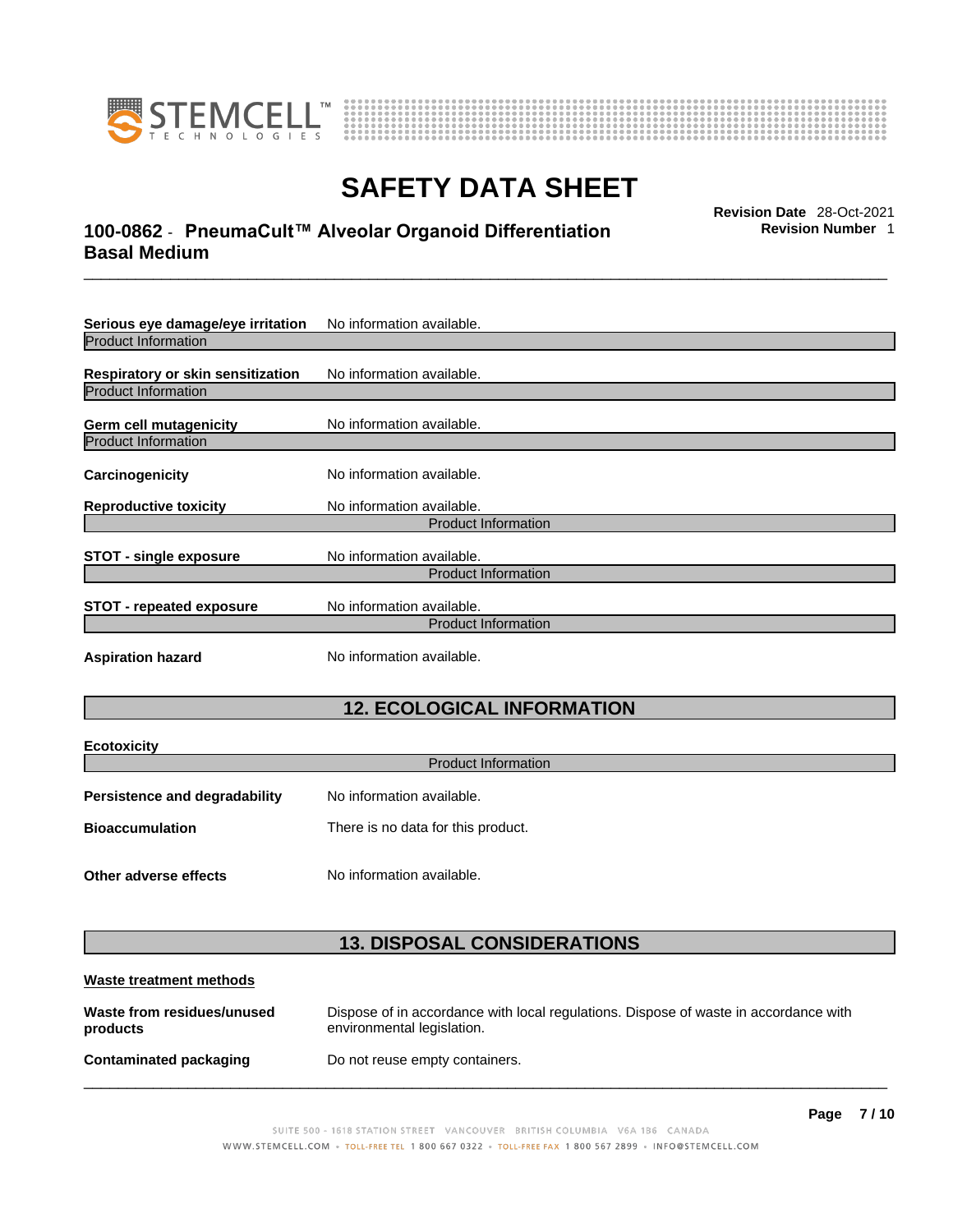



**Revision Number** 1

\_\_\_\_\_\_\_\_\_\_\_\_\_\_\_\_\_\_\_\_\_\_\_\_\_\_\_\_\_\_\_\_\_\_\_\_\_\_\_\_\_\_\_\_\_\_\_\_\_\_\_\_\_\_\_\_\_\_\_\_\_\_\_\_\_\_\_\_\_\_\_\_\_\_\_\_\_\_\_\_\_\_\_\_\_\_\_\_\_\_\_\_\_ **Revision Date** 28-Oct-2021 **100-0862** - **PneumaCult™ Alveolar Organoid Differentiation Basal Medium** 

# **14. TRANSPORT INFORMATION**

| DOT         | Not regulated |
|-------------|---------------|
| <u>TDG</u>  | Not regulated |
| <b>MEX</b>  | Not regulated |
| ICAO (air)  | Not regulated |
| <u>IATA</u> | Not regulated |
| <b>IMDG</b> | Not regulated |
| <b>RID</b>  | Not regulated |
| <b>ADR</b>  | Not regulated |
| ADN         | Not regulated |

## **15. REGULATORY INFORMATION**

| <b>International Inventories</b> |                 |  |
|----------------------------------|-----------------|--|
| TSCA                             | Does not comply |  |
| <b>DSL/NDSL</b>                  | Does not comply |  |
| <b>EINECS/ELINCS</b>             | Does not comply |  |
| <b>ENCS</b>                      | Does not comply |  |
| <b>IECSC</b>                     | Does not comply |  |
| <b>KECL</b>                      | Does not comply |  |
| <b>PICCS</b>                     | Does not comply |  |
| <b>AICS</b>                      | Does not comply |  |
|                                  |                 |  |

 **Legend:** 

 **TSCA** - United States Toxic Substances Control Act Section 8(b) Inventory

 **DSL/NDSL** - Canadian Domestic Substances List/Non-Domestic Substances List

 **EINECS/ELINCS** - European Inventory of Existing Chemical Substances/European List of Notified Chemical Substances

 **ENCS** - Japan Existing and New Chemical Substances

**IECSC** - China Inventory of Existing Chemical Substances

 **KECL** - Korean Existing and Evaluated Chemical Substances

- **PICCS**  Philippines Inventory of Chemicals and Chemical Substances
- **AICS**  Australian Inventory of Chemical Substances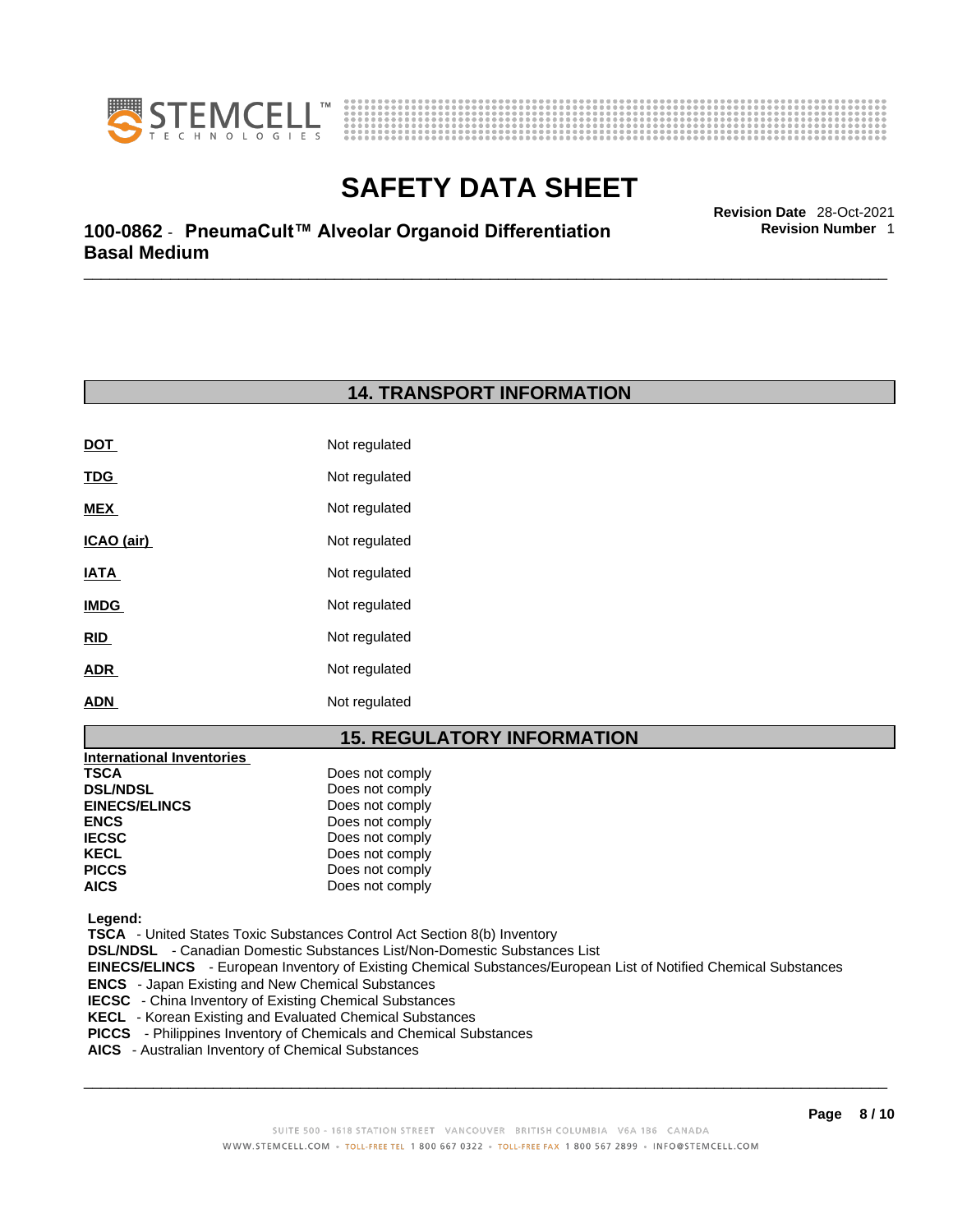



# \_\_\_\_\_\_\_\_\_\_\_\_\_\_\_\_\_\_\_\_\_\_\_\_\_\_\_\_\_\_\_\_\_\_\_\_\_\_\_\_\_\_\_\_\_\_\_\_\_\_\_\_\_\_\_\_\_\_\_\_\_\_\_\_\_\_\_\_\_\_\_\_\_\_\_\_\_\_\_\_\_\_\_\_\_\_\_\_\_\_\_\_\_ **Revision Date** 28-Oct-2021 **100-0862** - **PneumaCult™ Alveolar Organoid Differentiation Basal Medium**

**Revision Number** 1

#### **US Federal Regulations**

#### **SARA 313**

Section 313 of Title III of the Superfund Amendments and Reauthorization Act of 1986 (SARA). This product does not contain any chemicals which are subject to the reporting requirements of the Act and Title 40 of the Code of Federal Regulations, Part 372.

| SARA 311/312 Hazard Categories    |    |  |
|-----------------------------------|----|--|
| Acute health hazard               | N٥ |  |
| <b>Chronic Health Hazard</b>      | Nο |  |
| Fire hazard                       | Nο |  |
| Sudden release of pressure hazard | No |  |
| <b>Reactive Hazard</b>            | No |  |
|                                   |    |  |

### **CWA** (Clean Water Act)

This product does not contain any substances regulated as pollutants pursuant to the Clean Water Act (40 CFR 122.21 and 40 CFR 122.42).

#### **CERCLA**

This material, as supplied, does not contain any substances regulated as hazardous substances under the Comprehensive Environmental Response Compensation and Liability Act (CERCLA) (40 CFR 302) or the Superfund Amendments and Reauthorization Act (SARA) (40 CFR 355). There may be specific reporting requirements at the local, regional, or state level pertaining to releases of this material.

#### **US State Regulations**

#### **California Proposition 65**

This product does not contain any Proposition 65 chemicals.

#### **U.S. State Right-to-Know Regulations**

#### **US State Regulations**

| Chemical name | New Jersev | <b>Massachusetts</b> | Pennsylvania |
|---------------|------------|----------------------|--------------|
| Water         |            |                      |              |
| 7732-18-5     |            |                      |              |

#### **U.S. EPA Label Information**

### **EPA Pesticide Registration Number** Not applicable